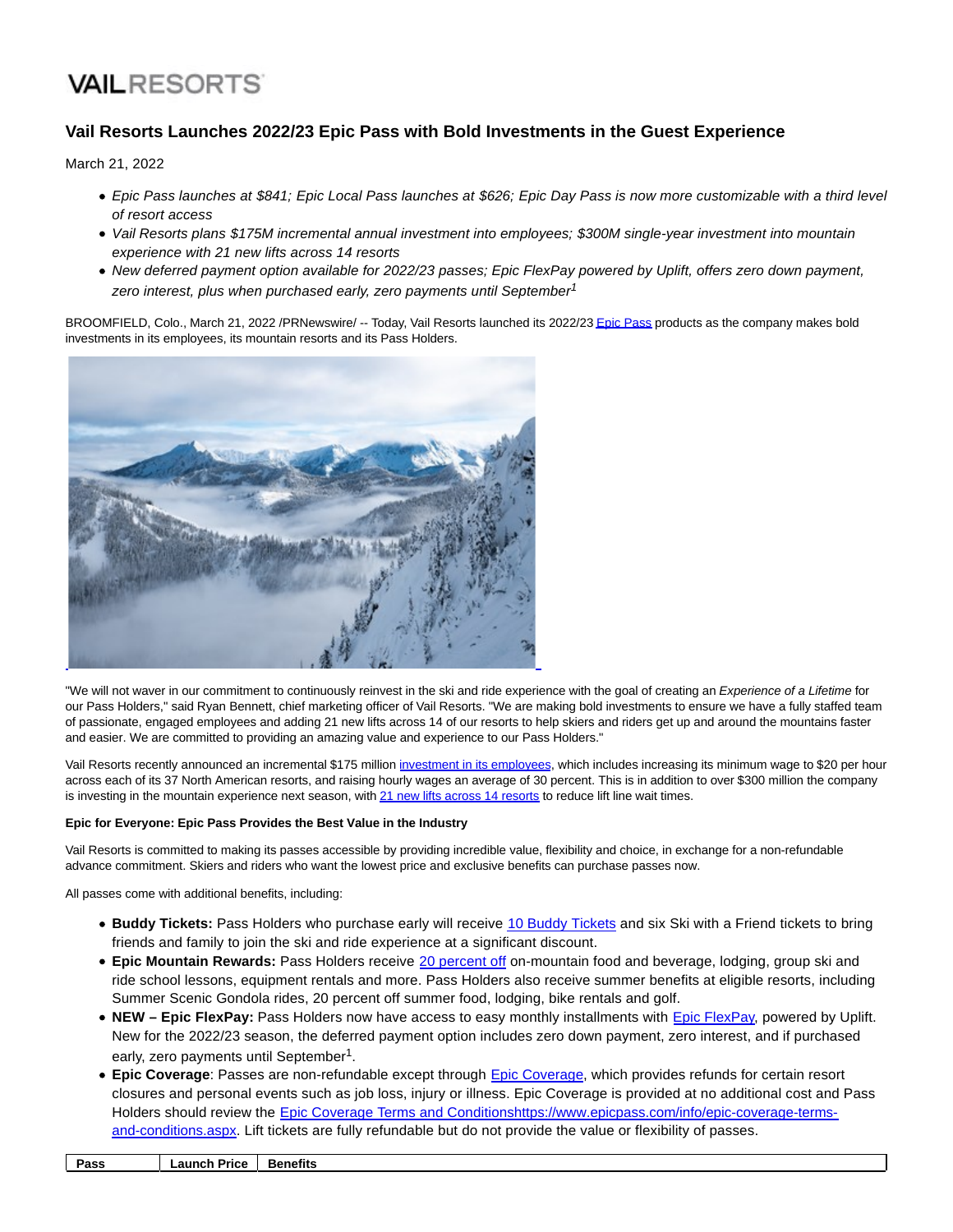| <b>Epic Pass</b>                      | \$841        | Provides unlimited, unrestricted access to 40 resorts – including Vail, Beaver Creek, Breckenridge, Keystone,<br>Crested Butte, Park City, Whistler Blackcomb, Heavenly, Northstar, Kirkwood, Stowe, Stevens Pass and more.<br>With additional partner resorts like Telluride, the Epic Pass unlocks access to more than 80 resorts.                                                                                                                                                                                                                                                                                                                                         |
|---------------------------------------|--------------|------------------------------------------------------------------------------------------------------------------------------------------------------------------------------------------------------------------------------------------------------------------------------------------------------------------------------------------------------------------------------------------------------------------------------------------------------------------------------------------------------------------------------------------------------------------------------------------------------------------------------------------------------------------------------|
| <b>Epic Local</b><br>Pass             | \$626        | Provides unlimited, unrestricted access to 29 resorts coast to coast – including Breckenridge and Keystone, as<br>well as holiday-restricted access to resorts like Park City, Heavenly and Stowe, and 10 days total to use at Vail,<br>Beaver Creek and Whistler Blackcomb.                                                                                                                                                                                                                                                                                                                                                                                                 |
| <b>Northeast</b><br><b>Value Pass</b> | \$514        | Provides access to 21 resorts across the Northeast and Mid-Atlantic, including Stowe, Hunter, Mount Snow,<br>Okemo, Wildcat as well as the newest additions to Vail Resorts' network, Seven Springs, Hidden Valley and<br>Laurel Mountain in Pennsvlvania.                                                                                                                                                                                                                                                                                                                                                                                                                   |
| <b>Epic Day</b><br>Pass               | Customizable | Skiers and riders can build their own pass, choosing from one to seven days and whether or not to include<br>holiday access. New for the 22/23 season, guests can now also pick from three levels of resort access. For<br>those who only want access to local resorts like Seven Springs, Mount Sunapee and Afton Alps, prices start as<br>low as \$44 for an Epic 1-Day Pass.<br>Offered ahead of the season, Epic Day Passes offer savings up to 65% compared to lift ticket prices. Examples:<br>(The price ranges are based on resort access)<br>• Epic 2-Day Pass from \$86 to \$183<br>• Epic 3-Day Pass from \$126 to \$267<br>• Epic 4-Day Pass from \$162 to \$347 |
| <b>Epic Military</b><br>Pass          | \$145        | To honor the service of Vail Mountain's founders from the 10th Mountain Division and men and women of the<br>U.S. Armed Forces, Canadian Armed Forces and Australian Defence Force, Vail Resorts offers the Epic Military<br>Pass.<br>The Epic Military Pass provides unlimited, unrestricted access to 40 resorts – including Vail, Beaver Creek,<br>Breckenridge, Keystone, Park City, and Whistler Blackcomb – for \$145 for Active and Retired Military and their<br>dependents. Veterans and their dependents can purchase an Epic Military Pass for \$480.                                                                                                             |

Compare all Epic Pass offerings, **including regional passes**, on th[e Epic Pass w](https://c212.net/c/link/?t=0&l=en&o=3478740-1&h=90170362&u=https%3A%2F%2Fwww.epicpass.com%2Fpass-results%2Fpasses.aspx&a=Epic+Pass)ebsite.

# **Epic Lift Upgrade: \$300 Million Investment in the Guest Experience**

In the 2022/23 season, guests can look forward to **21 new lifts across 14 resorts coast to coast**, plus new lift-served terrain in Keystone's Bergman Bowl and an expanded restaurant, also at Keystone. [Epic Lift Upgrade i](https://c212.net/c/link/?t=0&l=en&o=3478740-1&h=1755984049&u=https%3A%2F%2Fwww.epicpass.com%2Fregion%2Fepic-lift-upgrades.aspx&a=Epic+Lift+Upgrade)s Vail Resorts' biggest single-year investment into the ski and ride experience. The projects were designed to reduce lift line wait times and make getting on and around the mountains easier and faster.

Learn more about these projects below or by viewin[g @EpicPass I](https://c212.net/c/link/?t=0&l=en&o=3478740-1&h=3433875697&u=https%3A%2F%2Fwww.instagram.com%2Fepicpass%2F&a=%40EpicPass)nstagram Stories at 8 a.m. MT today, March 21 for a preview of each exciting project.

# **West:**

- **Whistler Blackcomb** will upgrade the 6-person **Creekside Gondola** to a high-speed 10-person gondola, which will significantly improve wait times, and replace the **Big Red Express** with a high-speed 6-person chair to increase uphill capacity by nearly 30%.
- **Northstar** will upgrade the **Comstock Lift** to a new high-speed 6-person chair to reduce wait times and increase uphill capacity by nearly 50%.
- **Heavenly** guests will take in the spectacular view from a newly upgraded **North Bowl Lift**, a high-speed 4-person chair to reduce combined ride time of Boulder and North Bowl lifts.

# **Rocky Mountains:**

- **Keystone** is enhancing **Bergman Bowl** with 16 new trails, a new 6-person chair, and expanded access to 555 acres of terrain. Additionally, foodies will appreciate a 6,000 square foot expansion of its **Outpost restaurant**.
- **Vail** will introduce the **Sun Down Lift**, a new high-speed 4-person chair to reduce wait times at Chair 5 and allow skiers to more conveniently access trails in Sun Down Bowl, and the lift in **Game Creek Bowl** will be upgraded to a new high-speed 6-person lift, which will increase capacity by nearly 50%.
- **Breckenridge** is replacing **Rip's Ride** with a high-speed 4-person chair at Peak 8, to enhance the beginner ski and ride school experience, increase uphill capacity by nearly 70%, and make it easier for guests to move out of the area.
- **Park City** guests can look forward to **Silverlode** being upgraded to a new high-speed 8-person chair, increasing uphill capacity by 20% and reducing wait times, as well as the new **Eagle Lift**, a high-speed 6-person chair with a new alignment and mid-station, replacing the existing lift, significantly reducing crowding and wait times, and improving the guest experience.

# **East:**

Vail Resorts welcomes three new Pittsburgh-area resorts to its portfolio: **Seven Springs**, **Hidden Valley** and **Laurel Mountain.** These three resorts will be accessible on the Epic Pass, Epic Local, Northeast Value Pass, Epic Day Pass and more.